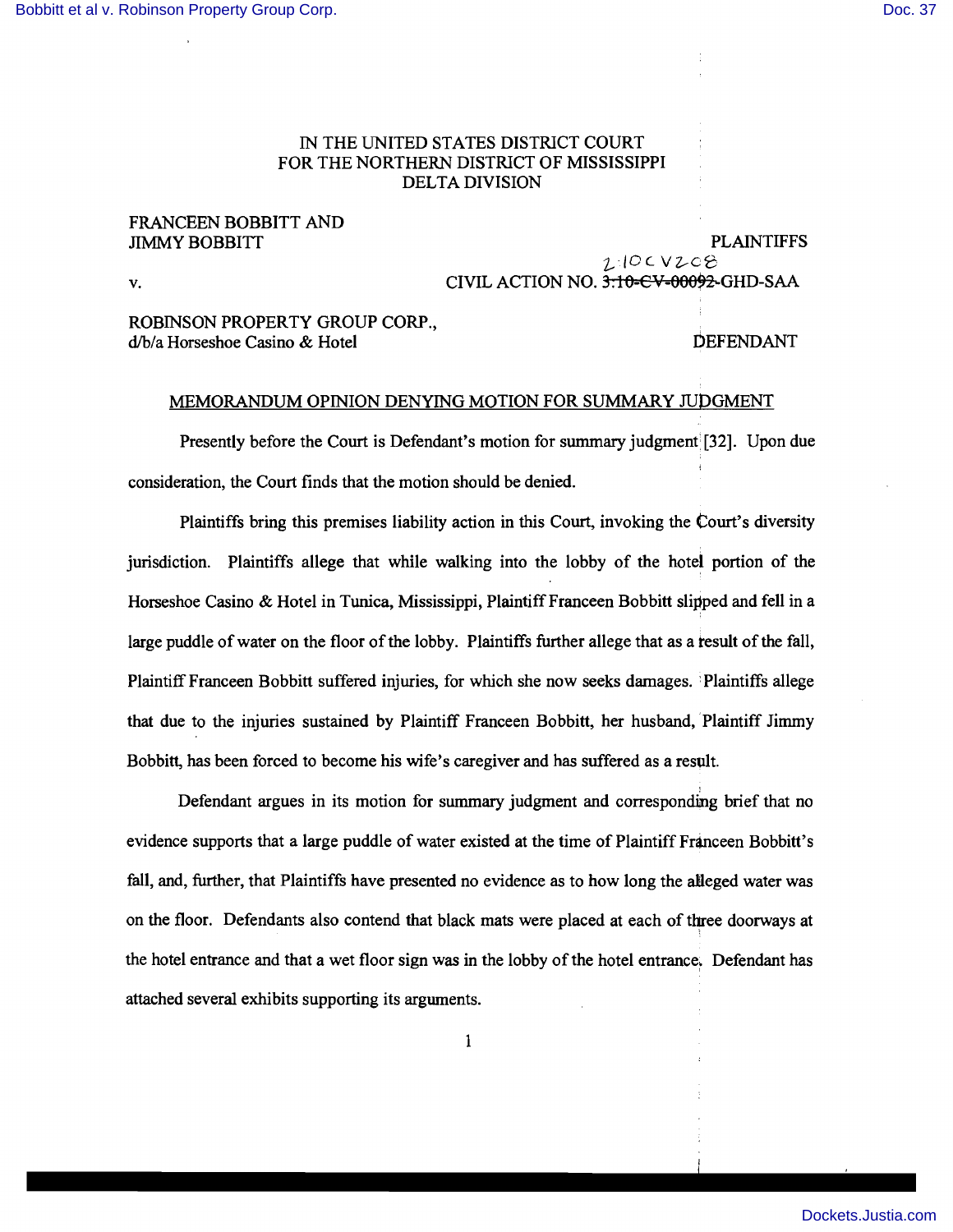Plaintiffs argue in response that they have supported all elements of their slip-and-fall case. Plaintiffs further maintain that they have adequately shown that the lobby floor was wet through deposition testimony of Plaintiffs and Defendant's employees, Cortez Cunningham and James Washington. Plaintiffs attach several exhibits supporting their arguments.

This Court grants summary judgment "if the pleadings, the discovery and disclosure materials on file, and any affidavits show that there is no genuine dispute as to any material fact and that the movant is entitled to judgment as a matter of law." FED. R. Cry. P. 56(a); *Celotex Corp.* v. *Catrett,* 477 U.S. 317, 322-23, 106 S. Ct. 2548, 91 L. Ed. 2d 265 (1986); *Weaver* v. , *CCA Indus., Inc.,* 529 F.3d 335, 339 (5th Cir. 2008). The rule "mandates the entry of summary judgment, after adequate time for discovery and upon motion, against a party who fails to make a sufficient showing to establish the existence of an element essential to that party's case, and on which that party will bear the burden of proof at trial." *Celotex Corp.,* 477 U.S. at 322, 106 S. Ct. 2548.

The party moving for summary judgment bears the initial responsibility of informing the district court of the basis for its motion and identifying those portions of the record it believes demonstrate the absence of a genuine issue of material fact. *Id.* at 323, 106 S. Ct. 2548. Under Rule 56(a) of the Federal Rules of Civil Procedure, the burden then shifts to th¢ non-movant to "go beyond the pleadings and by ... affidavits, or by the 'depositions, answers to interrogatories, and admissions on file,' designate 'specific facts showing that there is a genuine issue for trial.' " *ld.* at 324, 106 S. Ct. 2548; *Littlefield* v. *Forney Indep. Sch. Dis!.,* 268 F.3d 27!5, 282 (5th Cir. 2001).

In this personal injury case, the Court finds that genuine disputes of material fact exist